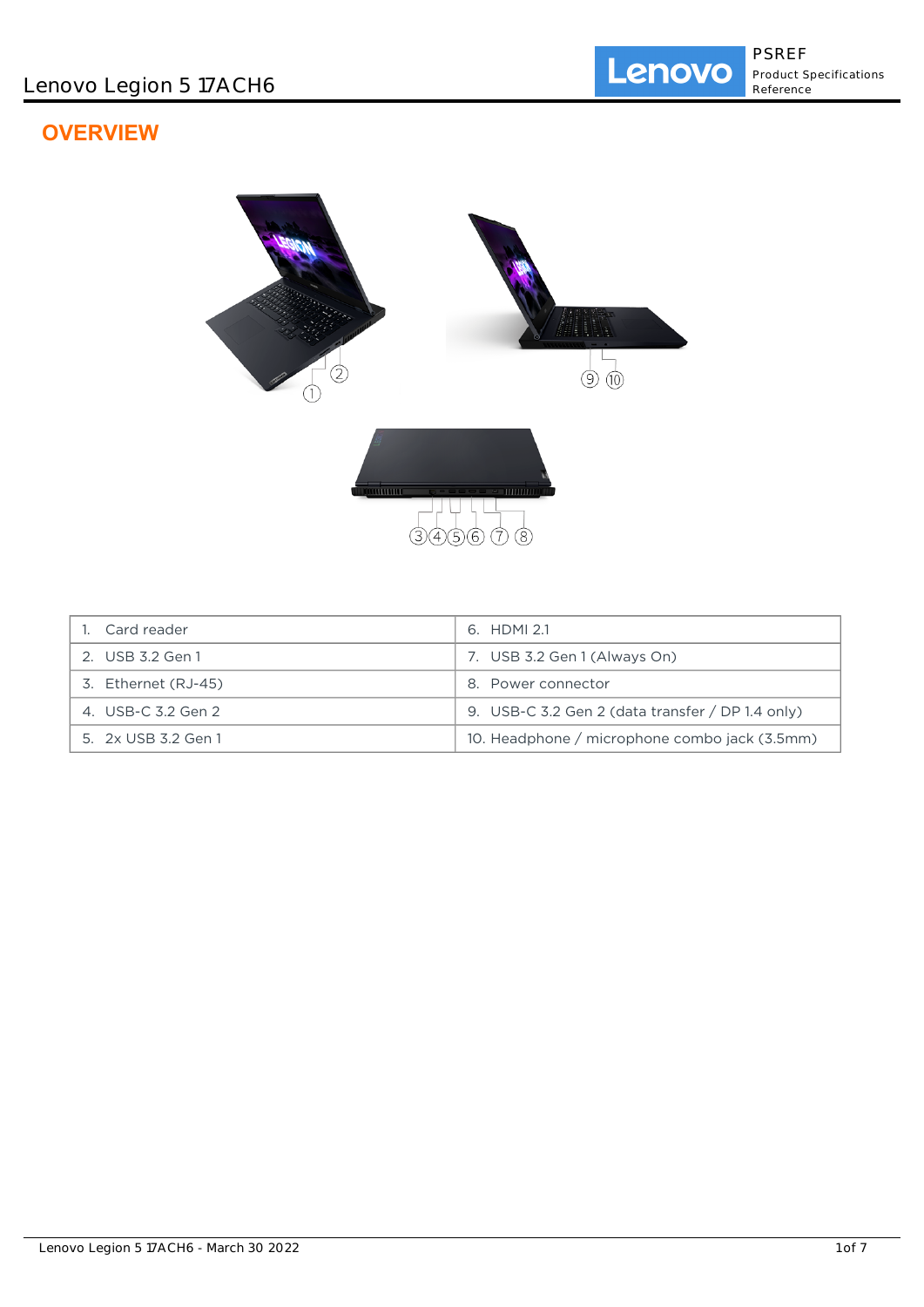# **PERFORMANCE**

## **Processor**

### **Processor Family**

AMD Ryzen™ 5 / 7 Processor

#### **Processor**\*\*

| <b>Processor Name</b> | Cores   Threads | <b>Base</b><br>Frequency | Max<br>Frequency | Cache               | Memory<br>Support | <b>Processor Graphics</b>     |
|-----------------------|-----------------|--------------------------|------------------|---------------------|-------------------|-------------------------------|
| AMD Ryzen 5<br>5600H  | 12              | 3.3GHz                   | $4.2$ GHz        | 3MB L2 / 16MB       | DDR4-3200         | AMD Radeon™<br>Graphics       |
| AMD Ryzen 7<br>5800H  | 16              | $3.2$ GHz                | $4.4$ GHz        | 4MB L2 / 16MB<br>L3 | DDR4-3200         | <b>AMD Radeon</b><br>Graphics |

## **Operating System**

#### **Operating System**\*\*

- Windows® 11 Pro 64
- Windows 11 Home 64
- Windows 10 Pro 64
- Windows 10 Home 64
- No operating system

## **Graphics**

#### **Graphics**\*\*

| Graphics                                                      | Type           | Memory | Boost Clock            | <b>TGP</b> | <b>Key Features</b>                                                        |
|---------------------------------------------------------------|----------------|--------|------------------------|------------|----------------------------------------------------------------------------|
| NVIDIA® GeForce GTX 1650 Discrete 4GB<br>———————————————————— |                |        |                        |            | DirectX <sup>®</sup> 12                                                    |
| ∣NVIDIA GeForce RTX™<br>3050 Laptop GPU                       | Discrete GDDR6 | 4GB    | 1500 MHz /<br>1740 MHz | 95W        | Advanced Optimus, Resizable BAR, Dynamic<br>Boost 2.0, DirectX 12 Ultimate |

## **Monitor Support**

### **Monitor Support**

- 3050 / 3050Ti model: supports up to 4 independent displays (native display and 3 external monitors via HDMI® and USB-C®)
	- HDMI supports up to 7680x4320@60Hz
	- USB-C supports up to 5120x3200@60Hz
- 1650 model: supports up to 4 independent displays (native display and 3 external monitors via HDMI and USB-C) • HDMI supports up to 3840x2160@60Hz
	- USB-C supports up to 5120x3200@60Hz

## **Chipset**

### **Chipset**

AMD SoC (System on Chip) platform

### **Memory**

#### **Max Memory**[1]

Up to 16GB DDR4-3200 offering

#### **Memory Slots**

Two DDR4 SO-DIMM slots, dual-channel capable

### **Memory Type**

DDR4-3200

Notes:

<sup>1.</sup> The max memory is based on the test results with current Lenovo® memory offerings. The system may support more memory as the technology develops.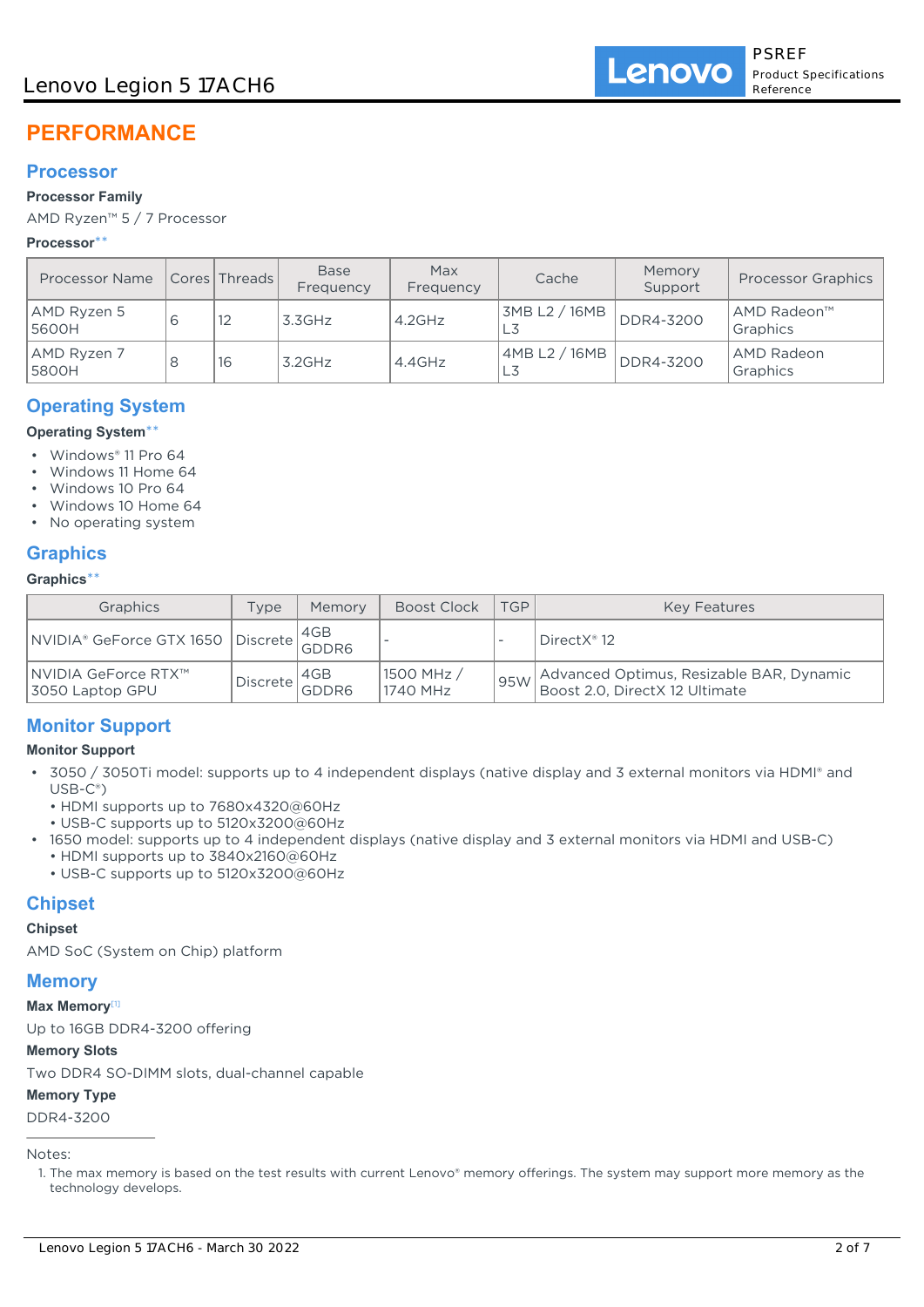## **Storage**

#### **Storage Support**[1]

Up to two drives, 1x 2.5" HDD + 1x M.2 SSD

- 2.5" HDD up to 1TB
- M.2 2242 SSD up to 512GB
- M.2 2280 SSD up to 1TB

#### **Storage Type**\*\*\*

| Disk Type                | Interface                           |         | <b>RPM</b> Security |
|--------------------------|-------------------------------------|---------|---------------------|
| 2.5" SATA HDD SATA 6Gb/s |                                     | 15.4K l |                     |
|                          |                                     |         |                     |
|                          | M.2 2280 SSD PCle NVMe, PCle 3.0 x4 |         |                     |

Notes:

1. The storage capacity supported is based on the test results with current Lenovo storage offerings. The system may support larger storage as the technology develops.

## **Removable Storage**

**Optical**

#### None

**Card Reader**

4-in-1 card reader (SD, SDHC, SDXC, MMC)

### **Multi-Media**

#### **Audio Chip**

High Definition (HD) Audio, Realtek® ALC3306 codec

#### **Speakers**

Stereo speakers, 2W x2, Nahimic Audio

#### **Microphone**

Dual array microphone

#### **Camera**

HD 720p, with camera shutter, fixed focus

## **Battery**

#### **Battery**

Integrated Li-Polymer 80Wh battery, supports Rapid Charge Pro (charge up to 50% in 30min)

#### **Max Battery Life**[1]

MobileMark® 2018: 5.72 hr (discrete mode) or 8.1 hr (hybrid mode)

Notes:

### **Power Adapter**

#### **Power Adapter**<sup>[1]</sup>

230W slim tip (3-pin) AC adapter, 100-240V, 50-60Hz

Notes:

1. AC adapter offerings depend on the country.

# **DESIGN**

<sup>1.</sup> All battery life claims are approximate maximum and based on results using the MobileMark 2014, MobileMark 2018, JEITA 2.0, continuous 1080p video playback (with 150nits brightness and default volume level) or Google Power Load Test (PLT) battery-life benchmark tests. Actual battery life will vary and depends on many factors such as product configuration and usage, software use, wireless functionality, power management settings, and screen brightness. The maximum capacity of the battery will decrease with time and use.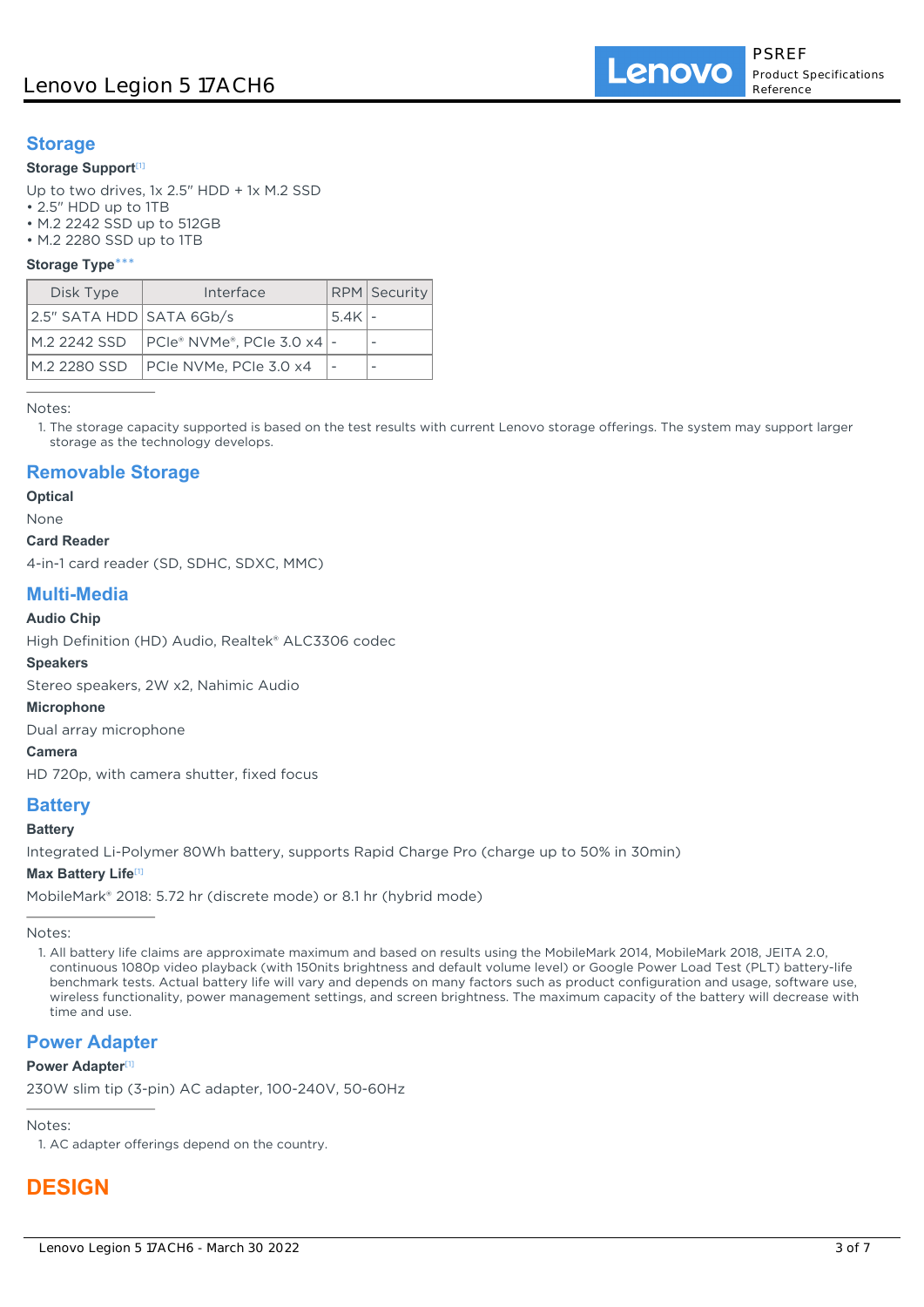## **Display**

#### **Display**\*\* [1]

| <b>Size</b> | Resolution                |      |            | Touch Type Brightness Surface |                 | Aspect<br>Ratio | Contrast<br>Ratio | Color<br>Gamut     | <b>Viewing</b><br>Angle | <b>Key Features</b>                                                         |
|-------------|---------------------------|------|------------|-------------------------------|-----------------|-----------------|-------------------|--------------------|-------------------------|-----------------------------------------------------------------------------|
| 17.3''      | <b>FHD</b><br>(1920x1080) | None | <b>IPS</b> | 300 nits                      | Anti-<br>'glare | 16:9            | 800:1             | 72%<br><b>NTSC</b> | $170^\circ$             | Refresh rate 60Hz,<br>Free-Sync, DC dimmer                                  |
| 17.3''      | <b>FHD</b><br>(1920x1080) | None | <b>IPS</b> | 300 nits                      | Anti-<br>glare  | 16:9            | 800:1             | 72%<br><b>NTSC</b> | $170^\circ$             | Refresh rate 144Hz,<br>Free-Sync, Dolby®<br>Vision <sup>™</sup> , DC dimmer |

#### **Touchscreen**

Non-touch

Notes:

1. California Electronic Waste Recycling Fee

In California, per state law, Lenovo charges an electronic waste recycling fee on this covered device at the time of sale of the product. For more information, go to https://www.calrecycle.ca.gov/Electronics/Consumer

## **Input Device**

#### **Keyboard**

6-row, multimedia Fn keys, numeric keypad

#### **Keyboard Backlight**

White backlight

#### **Touchpad**

Buttonless Mylar® surface multi-touch touchpad, 69 x 104 mm (2.72 x 4.09 inches)

### **Mechanical**[1]

#### **Dimensions (WxDxH)**

398.6 x 290 x 24.3-26.2 mm (15.7 x 11.41 x 0.96-1.03 inches)

#### **Weight**

Around 2.98 kg (6.57 lbs)

#### **Case Color**

Phantom blue (top), shadow black (bottom)

#### **Surface Treatment**

Painting

#### **Case Material**

PC + ABS (top), PC + ABS (bottom)

### **System Lighting**

No system lighting

Notes:

1. The system dimensions and weight vary depending on configurations.

# **CONNECTIVITY**

### **Network**

**Onboard Ethernet**

Gigabit Ethernet

#### **WLAN + Bluetooth®**[1][2]

Wi-Fi® 6, 802.11ax 2x2 Wi-Fi + Bluetooth 5.1, M.2 card

#### Notes:

1. Bluetooth 5.2 is hardware ready but may run at a lower version due to OS limitation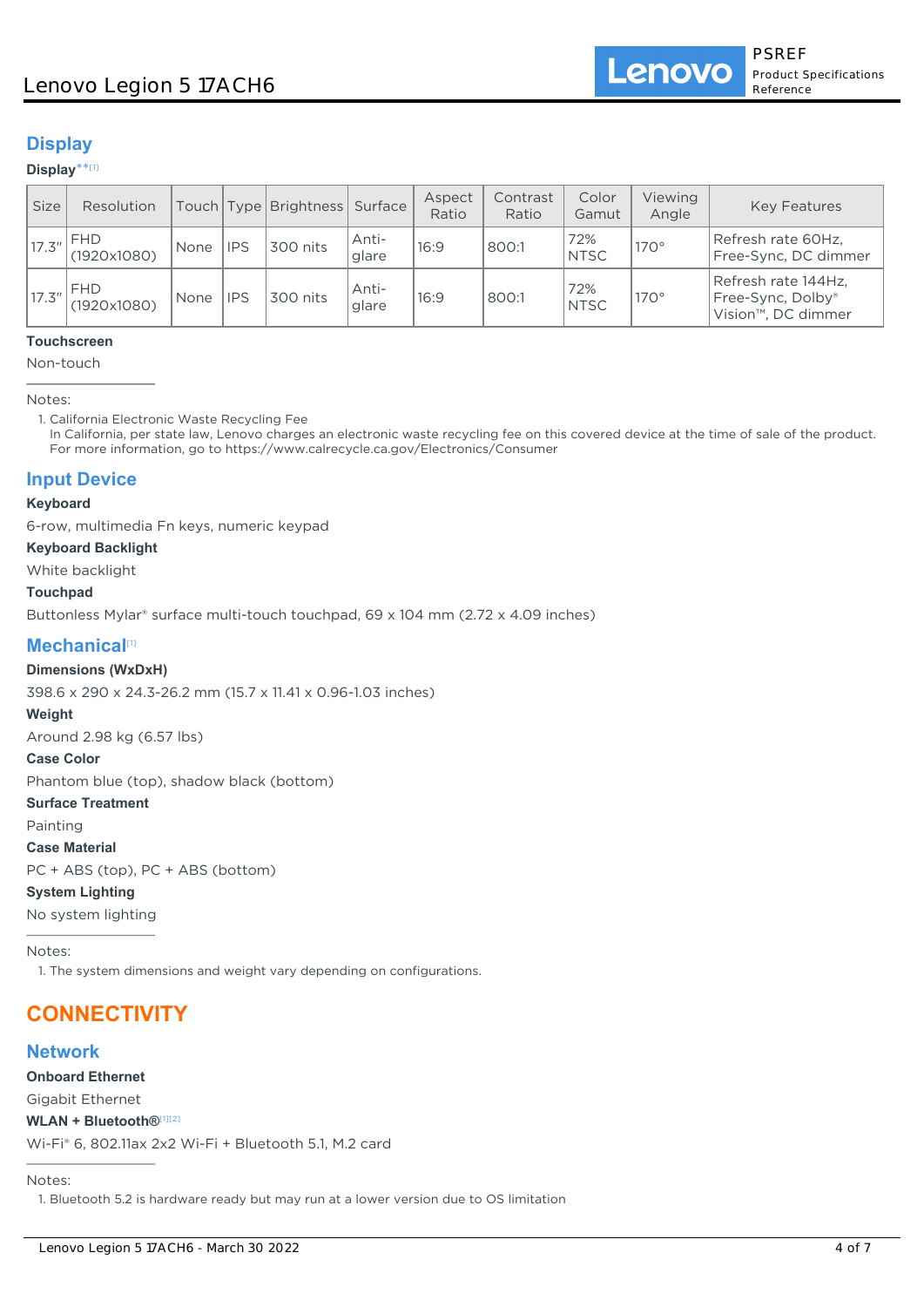Lenovo

2. Wi-Fi 6 full features might be limited by country-level restrictions.

#### **Ports**[1]

#### **Standard Ports**

- 3x USB 3.2 Gen 1
- 1x USB 3.2 Gen 1 (Always On)
- 1x USB-C 3.2 Gen 2 (support data transfer and DisplayPort™ 1.4)
- 1x USB-C 3.2 Gen 2 (support data transfer, Power Delivery and DisplayPort 1.4)
- 1x HDMI 2.1
- 1x Card reader
- 1x Ethernet (RJ-45)
- 1x Headphone / microphone combo jack (3.5mm)
- 1x Power connector

Notes:

- 1. The transfer speed of following ports will vary and, depending on many factors, such as the processing speed of the host device, file attributes and other factors related to system configuration and your operating environment, will be slower than theoretical speed. USB 2.0: 480 Mbit/s;
	- USB 3.2 Gen 1 (SuperSpeed USB 5Gbps, formerly USB 3.0 / USB 3.1 Gen 1): 5 Gbit/s;

USB 3.2 Gen 2 (SuperSpeed USB 10Gbps, formerly USB 3.1 Gen 2): 10 Gbit/s;

USB 3.2 Gen 2x2 (SuperSpeed USB 20Gbps): 20 Gbit/s;

Thunderbolt™ 3/4: 40 Gbit/s

# **SECURITY & PRIVACY**

## **Security**

**Security Chip**

Firmware TPM 2.0 integrated in SoC

#### **Fingerprint Reader**

No fingerprint reader

#### **BIOS Security**

- Power-on password
- Supervisor password
- Hard disk password

**Other Security**

Camera privacy shutter

# **SERVICE**

### **Warranty**

#### **Base Warranty**\*\* [1]

- 1-year depot service
- 1-year depot with 2-year system board service (Korea only)
- 2-year (1-yr battery) depot service
- 3-year (1-yr battery) depot service

Notes:

1. More information of warranty policy, please access https://pcsupport.lenovo.com/warranty

## **ENVIRONMENTAL**

### **Operating Environment**

#### **Temperature**[1]

- At altitudes up to 2438 m (8,000 ft)
	- Operating: 5°C to 35°C (41°F to 95°F)
	- Storage: 5°C to 43°C (41°F to 109°F)
- At altitudes above 2438 m (8,000 ft)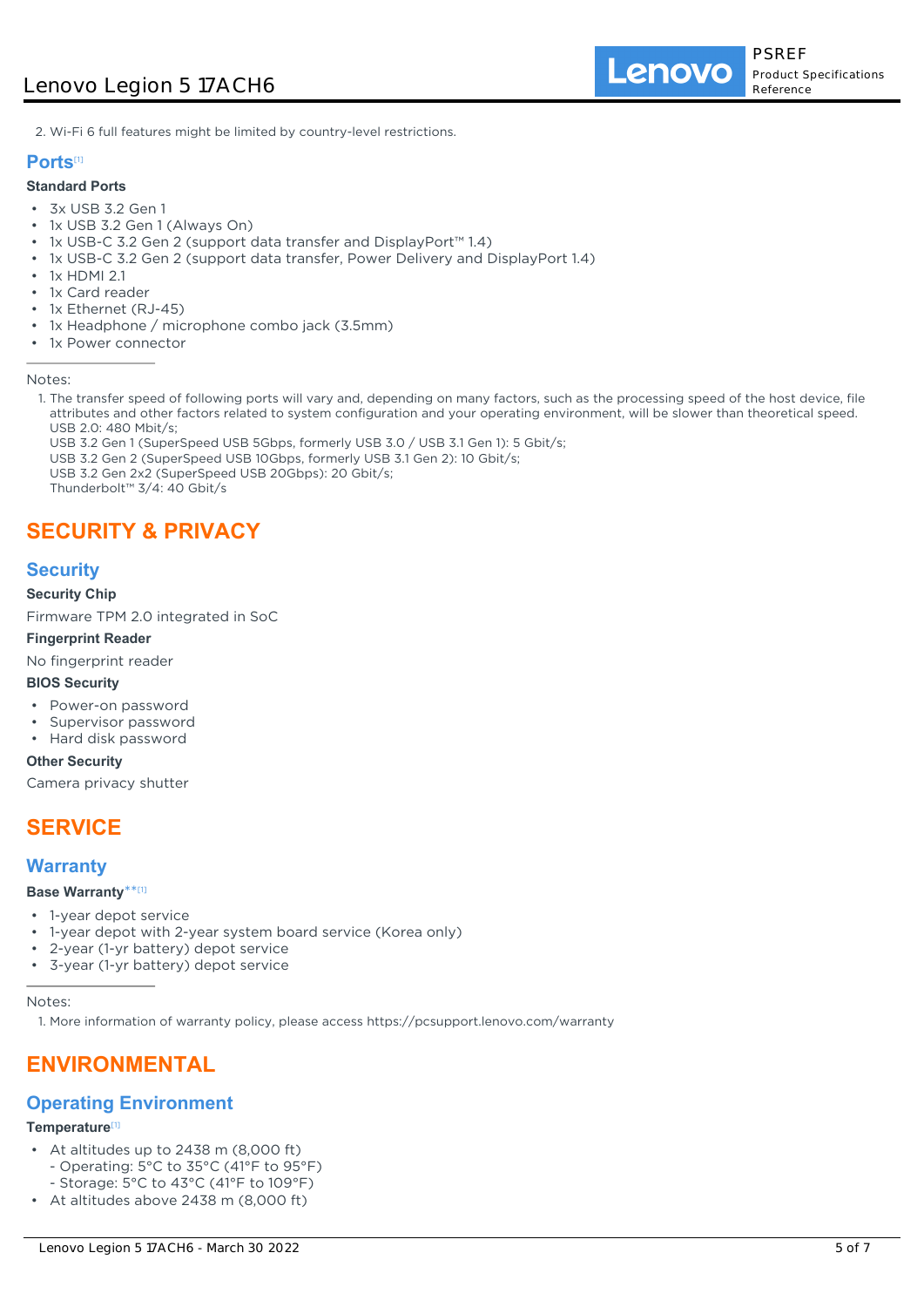## Lenovo Legion 5 17ACH6

Lenovo

- Maximum temperature when operating under the unpressurized condition: 31.3°C (88°F)

#### **Humidity**

- Operating: 8% to 95% at wet-bulb temperature 23°C (73°F)
- Storage: 5% to 95% at wet-bulb temperature 27°C (81°F)

#### **Altitude**

Maximum altitude (without pressurization): 3048 m (10,000 ft)

Notes:

1. When you charge the battery, its temperature must be no lower than  $10^{\circ}$ C (50°F).

# **CERTIFICATIONS**

## **Green Certifications**

### **Green Certifications**

- ErP Lot 3
- RoHS compliant
- Feature with \*\* means that only one offering listed under the feature is configured on selected models.
- Feature with \*\*\* means that one or more offerings listed under the feature could be configured on selected models.
- Lenovo reserves the right to change specifications or other product information without notice. Lenovo is not responsible for photographic or typographical errors. LENOVO PROVIDES THIS PUBLICATION "AS IS," WITHOUT WARRANTY OF ANY KIND, EITHER EXPRESS OR IMPLIED, INCLUDING THE IMPLIED WARRANTIES OF MERCHANTABILITY OR FITNESS FOR A PARTICULAR PURPOSE. Some jurisdictions do not allow disclaimer of express or implied warranties in certain transactions, therefore this disclaimer may not apply to you.
- The specifications on this page may not be available in all regions, and may be changed or updated without notice.